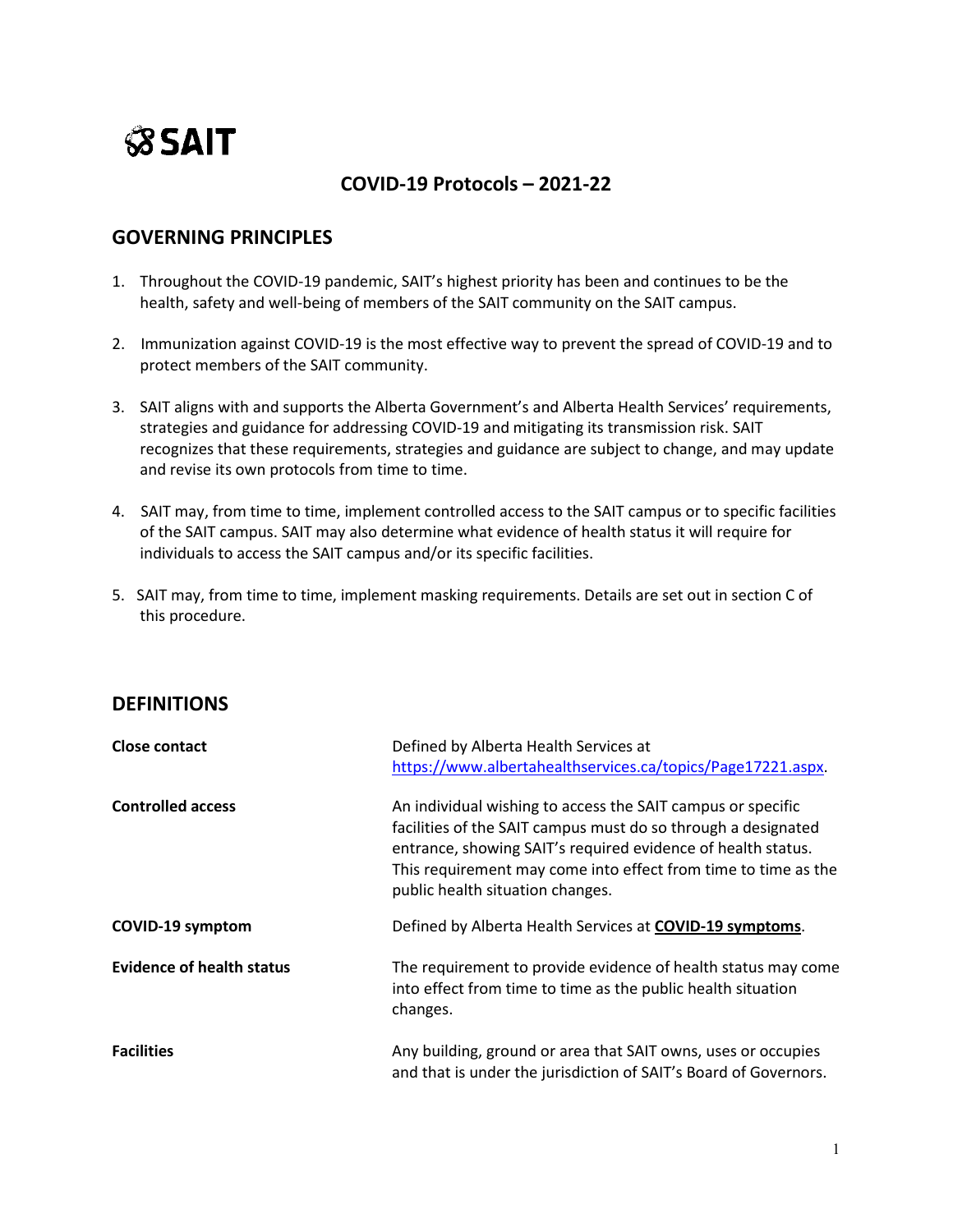| <b>Isolation</b>      | Staying home when sick or having tested positive for COVID-19<br>and avoiding situations where the virus could spread.                                                |
|-----------------------|-----------------------------------------------------------------------------------------------------------------------------------------------------------------------|
| Quarantine            | Staying home to limit potential spread from people who have<br>been exposed to COVID-19 as a close contact but have not yet<br>developed symptoms or tested positive. |
| Rapid COVID-19 test   | A COVID-19 testing device as published on the Government of<br>Canada's website and approved for point-of-care molecular or<br>antigen COVID-19 testing.              |
| <b>SAIT campus</b>    | SAIT's main campus and all satellite campuses.                                                                                                                        |
| <b>SAIT community</b> | Students, employees, contractors, service providers and invited<br>guests.                                                                                            |
| <b>Student</b>        | A person currently enrolled in a SAIT program or course.                                                                                                              |

## **PROCEDURE**

#### **A. STAYING AWAY FROM THE SAIT CAMPUS**

- 1. A member of the SAIT community who tests positive or who is being tested for COVID-19, is a close contact of someone who has tested positive for COVID-19, or who has one or more COVID-19 symptoms must remain away from the SAIT campus (with the exception of students in Residence as per paragraph A.2 below) and in isolation or quarantine as per the Government of Alberta's requirements. If they are on the SAIT campus, they will be required to leave (with the assistance of Campus Security as required).
- 2. A student living in Residence who tests positive or has any [COVID-19 symptoms](https://www.alberta.ca/covid-19-testing-in-alberta.aspx) must remain in isolation in their Residence room until the requirements of paragraph A.1 are met. The student may not leave their room or attend in-person classes. SAIT will provide support and care to the student during their isolation in Residence.
- 3. Accommodations:
	- a) Employees: For an employee who is ill, isolating or quarantining, reasonable attempts will be made to find work which may be done remotely. Where no remote work is available or the employee is unable to work due to their symptoms, the employee will be required to use sick days.
	- b) Students: For a student who is ill, isolating or quarantining, reasonable attempts will be made to find ways that the required work, learning, or evaluation can be done remotely. Where this is not possible or where the student is unable to participate due to their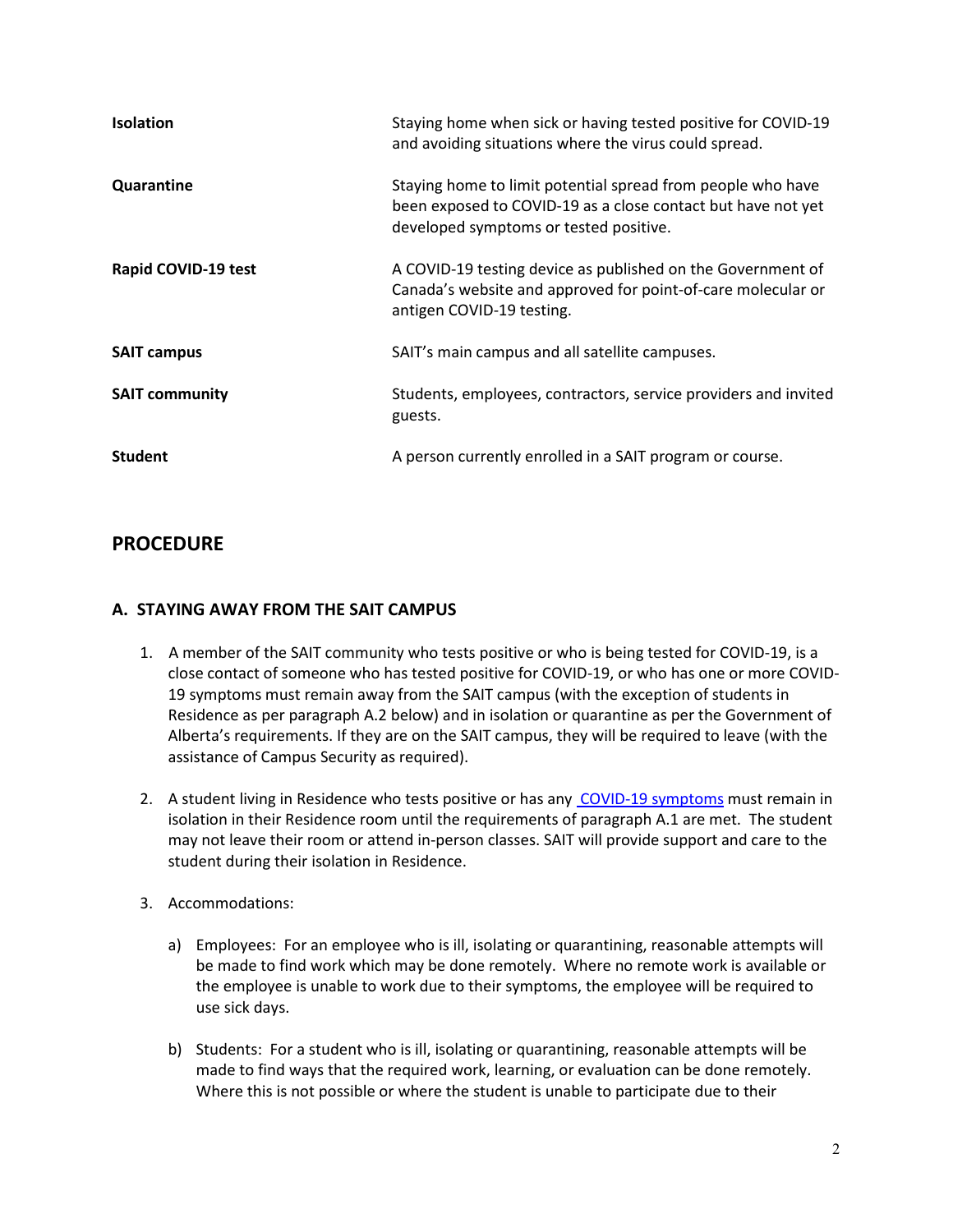symptoms, alternative arrangements will be made to help the student progress in their program as quickly as reasonably possible. In some cases, a lengthy absence or an absence on a critical date may result in a delay in the student's progression.

4. SAIT will generally not require medical evidence for short absences (3 days or less) requiring simple accommodation. However, SAIT may require medical evidence of illness or a requirement to isolate at any time, and particularly in the case of lengthy absences or complex accommodations.

#### **B. ACCESSING CAMPUS/PARTICIPATING IN A SAIT-SANCTIONED OFF-CAMPUS EVENT**

- 1. As of February 9, 2022, SAIT does not have controlled access provisions in place. However, SAIT has the right to introduce controlled access provisions from time to time, as the public health situation changes. This may include but is not limited to requiring members of the SAIT community to upload evidence of their vaccination status or negative PCR or rapid test results into the SAITALERT app. SAIT also has the right to assess requests for medical, human rights or other exemptions to SAIT's controlled access provisions.
- 2. SAIT will consider the advice of the Alberta Government and Alberta Health Services when assessing the need to introduce controlled access provisions and exemptions to those provisions.

#### **C. MASKING ON CAMPUS**

- 1. SAIT has the right to implement masking requirements from time to time, as the public health situation changes. As currently required under the [Government of Alberta's Step 1 public](https://www.alberta.ca/covid-19-public-health-actions.aspx?utm_source=google&utm_medium=sem&utm_campaign=Covid19&utm_term=REP&utm_content=REP1&gclid=EAIaIQobChMImYCdl4ab9AIVEj2tBh3wegIKEAAYASAAEgJ04_D_BwE) health [measures,](https://www.alberta.ca/covid-19-public-health-actions.aspx?utm_source=google&utm_medium=sem&utm_campaign=Covid19&utm_term=REP&utm_content=REP1&gclid=EAIaIQobChMImYCdl4ab9AIVEj2tBh3wegIKEAAYASAAEgJ04_D_BwE) members of the SAIT community must wear non-medical face masks in all public indoor areas, classrooms and labs on the SAIT campus.
- 2. Members of the SAIT community are not required to wear masks on the SAIT campus under the following circumstances:
	- a) When outdoors.
	- b) When eating or drinking indoors. If doing so in common areas or classrooms, the amount of time the mask is removed should be minimized, and masks should be replaced when not actively engaged in eating or drinking.
	- c) When working or studying alone indoors in a private space that others are not able to freely access.
- 3. SAIT does not allow the use of face shields, gaiters, bandanas, snoods or neck warmers as a substitute to a properly-fitted face mask.
- 4. A member of the SAIT community requiring a medical exemption to the masking requirement must follow the following provisions: